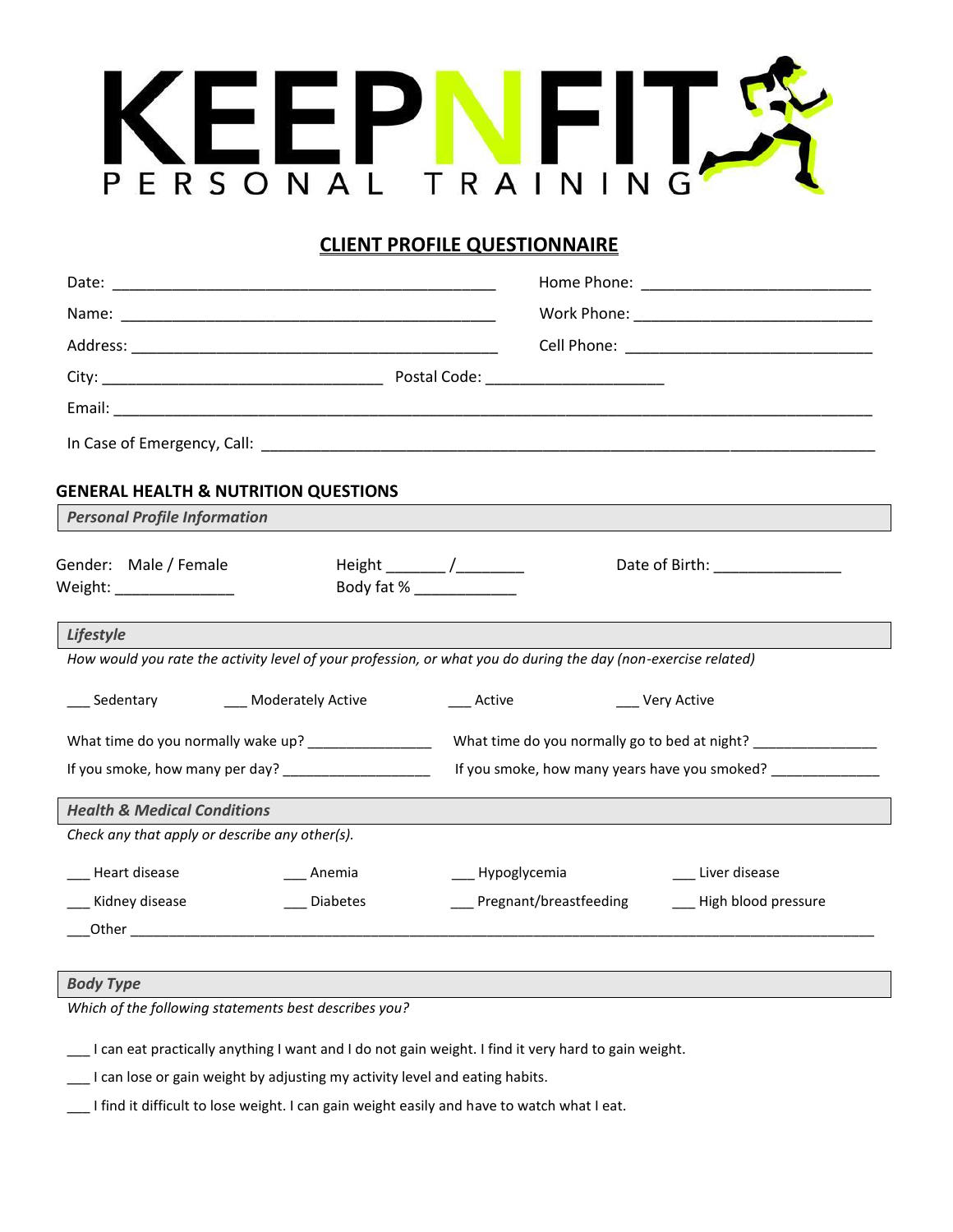| period.                                                                                                                                                                                                                                                                                                                                                                                        |                                                | Explain in detail what type of resistance exercises, cardiovascular or sports activities you perform on average during a 7 day   |                |
|------------------------------------------------------------------------------------------------------------------------------------------------------------------------------------------------------------------------------------------------------------------------------------------------------------------------------------------------------------------------------------------------|------------------------------------------------|----------------------------------------------------------------------------------------------------------------------------------|----------------|
| Exercise/Activity                                                                                                                                                                                                                                                                                                                                                                              |                                                | Days/week                                                                                                                        | Duration       |
|                                                                                                                                                                                                                                                                                                                                                                                                |                                                |                                                                                                                                  |                |
|                                                                                                                                                                                                                                                                                                                                                                                                |                                                |                                                                                                                                  |                |
|                                                                                                                                                                                                                                                                                                                                                                                                |                                                |                                                                                                                                  |                |
|                                                                                                                                                                                                                                                                                                                                                                                                |                                                |                                                                                                                                  |                |
|                                                                                                                                                                                                                                                                                                                                                                                                |                                                |                                                                                                                                  |                |
|                                                                                                                                                                                                                                                                                                                                                                                                |                                                |                                                                                                                                  |                |
| <b>Goals</b>                                                                                                                                                                                                                                                                                                                                                                                   |                                                |                                                                                                                                  |                |
| __ Weight Loss                                                                                                                                                                                                                                                                                                                                                                                 | ___ Increase Muscle/Strength                   | ___ Maintain/Improve Eating Habits                                                                                               | __ Gain weight |
|                                                                                                                                                                                                                                                                                                                                                                                                | If yes, what is your goal weight? ____________ |                                                                                                                                  |                |
| <b>Protein Requirements</b>                                                                                                                                                                                                                                                                                                                                                                    |                                                |                                                                                                                                  |                |
|                                                                                                                                                                                                                                                                                                                                                                                                |                                                |                                                                                                                                  |                |
|                                                                                                                                                                                                                                                                                                                                                                                                |                                                |                                                                                                                                  |                |
| _ Sedentary adult                                                                                                                                                                                                                                                                                                                                                                              | __ Exercising adult                            | Competitive athlete                                                                                                              |                |
|                                                                                                                                                                                                                                                                                                                                                                                                | __ Adult building muscle                       | __ Athlete restricting calories                                                                                                  |                |
|                                                                                                                                                                                                                                                                                                                                                                                                |                                                |                                                                                                                                  |                |
|                                                                                                                                                                                                                                                                                                                                                                                                |                                                | Please list below everything you eat in one 24 hour period. Be sure to include snacks and beverages, including water. Also, show |                |
|                                                                                                                                                                                                                                                                                                                                                                                                |                                                |                                                                                                                                  |                |
|                                                                                                                                                                                                                                                                                                                                                                                                |                                                |                                                                                                                                  |                |
|                                                                                                                                                                                                                                                                                                                                                                                                |                                                |                                                                                                                                  |                |
|                                                                                                                                                                                                                                                                                                                                                                                                |                                                |                                                                                                                                  |                |
|                                                                                                                                                                                                                                                                                                                                                                                                |                                                |                                                                                                                                  |                |
|                                                                                                                                                                                                                                                                                                                                                                                                |                                                |                                                                                                                                  |                |
|                                                                                                                                                                                                                                                                                                                                                                                                |                                                |                                                                                                                                  |                |
|                                                                                                                                                                                                                                                                                                                                                                                                |                                                |                                                                                                                                  |                |
|                                                                                                                                                                                                                                                                                                                                                                                                |                                                |                                                                                                                                  |                |
|                                                                                                                                                                                                                                                                                                                                                                                                |                                                |                                                                                                                                  |                |
| Which best describes you?<br>__ Growing teenage athlete<br><b>Dietary Preferences</b><br>approximate amounts.<br>$Time: \underline{\hspace{1cm}1cm}$<br>$Time: \underline{\hspace{2cm}1cm}$<br>$Time: \underline{\hspace{1cm}1cm}$<br>$Time: \underline{\hspace{1cm}1cm}$<br>$Time: \underline{\hspace{1cm}1cm}$<br>$Time: \underline{\hspace{2cm}1cm}$<br>$Time: \underline{\hspace{2cm}1cm}$ |                                                |                                                                                                                                  |                |

Are you allergic to any types of foods? \_\_\_\_\_\_\_\_\_\_\_\_\_\_\_\_\_\_\_\_\_\_\_\_\_\_\_\_\_\_\_\_\_\_\_\_\_\_\_\_\_\_\_\_\_\_\_\_\_\_\_\_\_\_\_\_\_\_\_\_\_\_\_\_\_\_\_\_\_\_\_\_\_\_\_